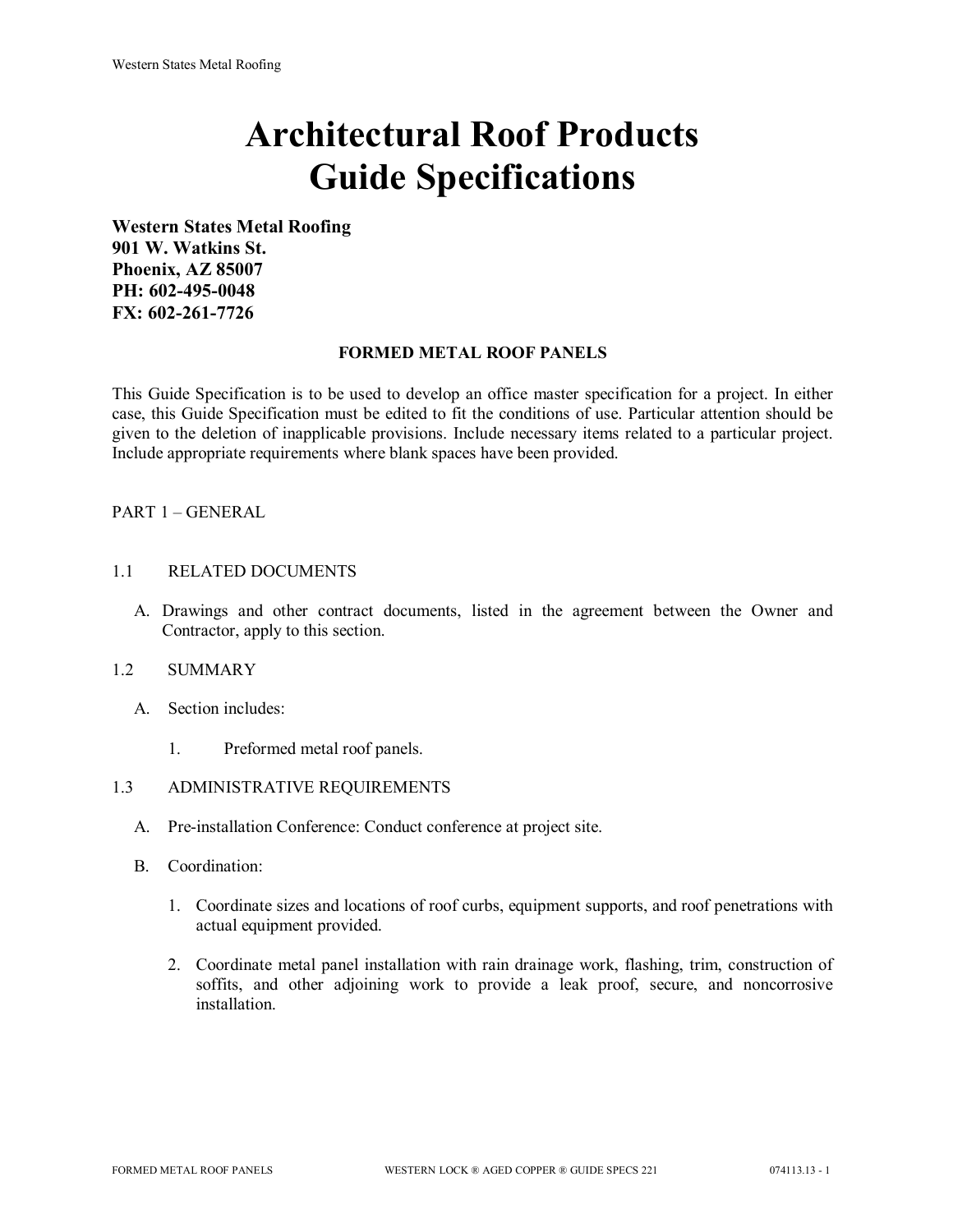#### 1.4 SUBMITTALS

- A. Product Data:
	- 1. Include construction details, material descriptions, dimensions of individual components and profiles and finishes for each type of panel and accessory.
- B. Shop Drawings:
	- 1. Include fabrication and installation layouts of metal panels; details of edge conditions, joints, panel profiles, corners, anchorages, attachment system, trim, flashings, closures, accessories and special details.
	- 2. Accessories: Include details of the flashing, trim, and anchorage systems, at a scale of not less than 1-1/2 inches per 12 inches.
- C. Samples:
	- 1. Metal Panels: 12 inches long by actual panel width. Include fasteners, closures, and other metal panel accessories.
- D. Qualification Data: For Installer.
- E. Product Test Reports: For each product, for tests performed by a qualified testing agency.
- F. Filed quality control reports.
- G. Sample Warranties: For special warranties.
- 1.5 QUALITY ASSURANCE
	- A. Installer Qualifications: An entity that employs installers and supervisors who have a minimum of 3 years' experience in the installation of metal roof / wall panels.
	- B. Mockups: Build mockup; to verify selections made under sample submittals and to demonstrate aesthetic effects and set quality standards for fabrication and installation.
- 1.6 DELIVERY, STORAGE AND HANDLING
	- A. Deliver components, metal panels and other manufactured items so as not to be damaged or deformed. Package metal panels for protection during transportation and handling.
	- B. Store metal panels in a manner to prevent bending, warping, twisting and surface damage.
	- C. Stack metal panels horizontally on platforms or pallets, covered with suitable weather tight and ventilated covering. Store metal panels to ensure dryness with positive slope for drainage of water. Do not store metal panels in contact with other materials that might cause staining, denting or other surface damage.
	- D. Retain strippable protective covering on metal panels during installation.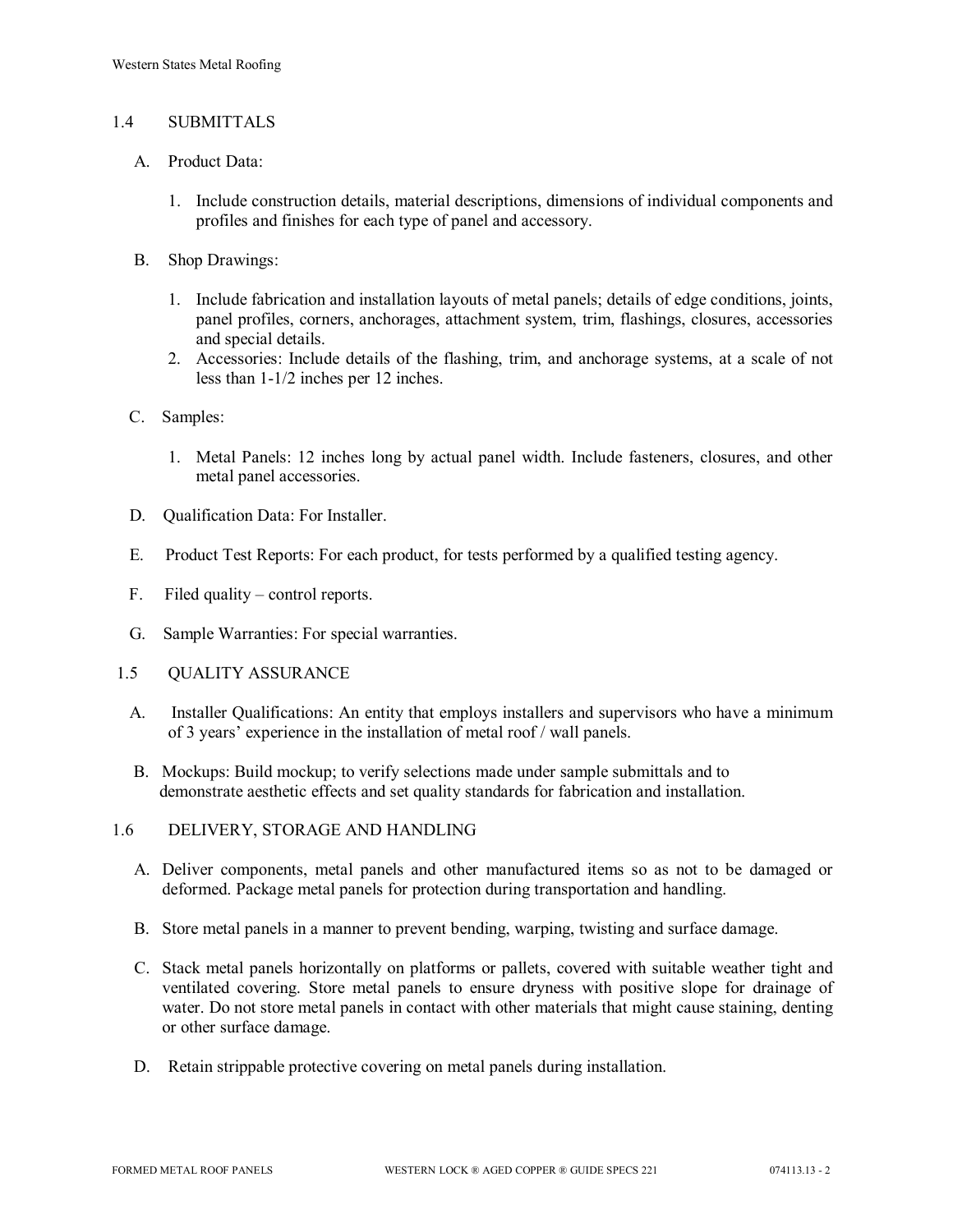#### 1.7 FIELD CONDITIONS

A. Weather Limitations: Proceed with installation only when existing and forecasted weather conditions permit assembly of metal panels to be performed according to manufacturers' written instructions and warranty requirements.

# 1.8 WARRANTY

- A. MANUFACTURER'S PRODUCT WARRANTY
	- 1. Manufacturer's standard coating performance warranty, as available for specified installation and environmental conditions. (Contact a WSMR Representative to determine actual warranty criteria)

#### B. CONTRACTORS WARRANTY

1. Warrant panels, flashings, sealants, fasteners, and accessories against defective materials and/ or workmanship, to remain watertight and weatherproof with normal usage for two (2) years following Project Substantial Completion date.

#### PART 2 – PRODUCTS

#### 2.1 MANUFACTURER

 A. Western States Decking, Inc., DBA - Western States Metal Roofing, 901 W. Watkins St., Phoenix, AZ 85007; Ph: (877) 787-5467, Fax: (602) 261-7726.

 Email: [sales@metalforroofing.com](mailto:sales@metalforroofing.com) Website: www.metalforroofing.com

- B. Substitutions: In accordance with contract documents.
- 2.2 METAL ROOF PANELS
	- A. Western Lock ®; Concealed Fastener Metal Roof Panels: Metal roof panels consisting of formed metal sheet with vertical ribs at panel edges, installed by lapping and interlocking edges of adjacent panels, and attaching panels to supports / substrate using concealed clips and fasteners.
		- 1. Panel Designation: Western Lock ®
		- 2. Metallic- Coated Steel Sheet: Aluminum- zinc alloy- coated steel sheet minimum (Zincalume® or Galvalume®) complying with ASTM A 792/ A 792M, Class AZ50 coating designation; structural quality.
			- a. Nominal Thickness: [24 gauge]
			- b. Exterior Finish Available In: Aged Copper ®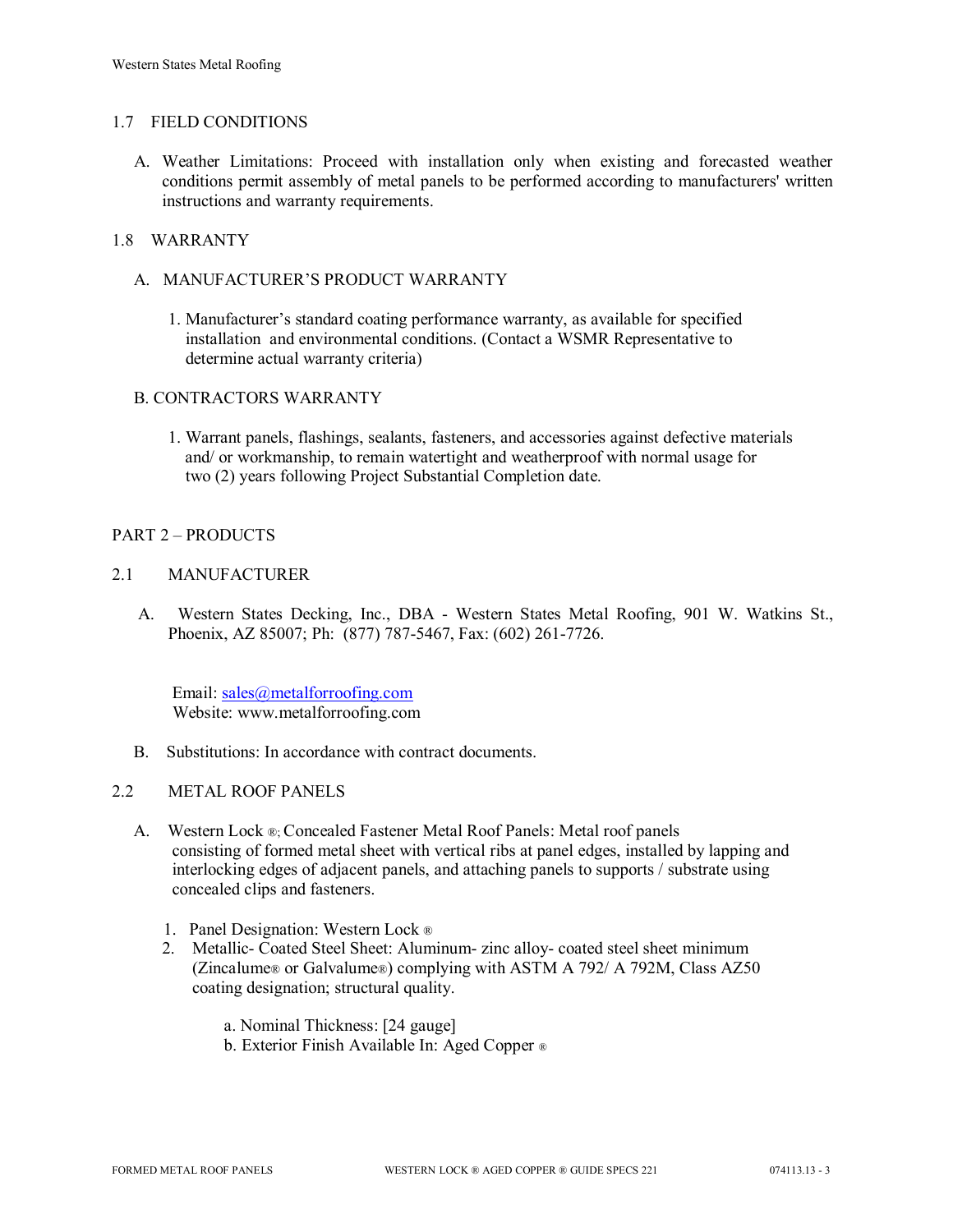- 3. Grade of Steel:
	- a. 24 Gauge Grade 50
- 4. Clips: One- piece fixed to accommodate thermal movement.
- 5. Panel Width: [**12 inches**] [**14 inches**] [**16 inches] [18 inches]** .
	- a. Custom widths can be ordered up to 24 inches.
- 6. Panel Height: 1.75 inches.

#### 2.3 ACCESSORIES

- A. Self-Adhering, High- Temperature Underlayment: Provide self-adhering, cold applied, sheet underlayment, a minimum of 30 mils thick, specifically designed to withstand high metal temperatures beneath metal roofing. Provide primer when recommended by underlayment manufacturer.
	- 1. Thermal Stability: Stable after testing at 220 deg F; ASTM D 1970.
	- 2. Low- Temperature Flexibility: Passes after testing at minus 20 deg F; ASTM D 1970.
- B. Miscellaneous Metal Sub framing and Furring: ASTM C 645; cold formed, metallic- coated steel sheet, ASTM A 653/ A 653M, G90 coating designation or ASTM A 792/ A 792M, Class AZ55 aluminum- zinc alloy coating designation unless otherwise indicated. Provide manufacture's standard sections as required for support and alignment of metal panel system.
- C. Panel accessories: Provide components required for a complete, weather tight panel system including trim, clips, flashings, sealants, gaskets, fillers, closure strips, and similar items. Match material and finish of metal panels unless otherwise indicated.
	- 1. Closures: Provide closures at eaves and ridges, fabricated of same metal as metal panels.
	- 2. Backing Plates; Provide metal backing plates at panel end splices, fabricated from material recommended by manufacturer.
	- 3. Closure Strips: Closed-cell, expanded, cellular, rubber or cross linked, polyolefin-foam or closed-cell laminated polyethylene; minimum I -inch-thick, flexible closure strips; cut or pre-molded to match metal panel profile. Provide closure strips where indicated or necessary to ensure weather tight construction.
- D. Flashing and Trim: Provide flashing and trim formed from same material as metal panels as required to seal against weather and to provide finished appearance. Finish flashing and trim with same finish systems adjacent metal panels.
- E. Panel Fasteners: Self-tapping screws designed to withstand design loads. Provide EPDM or PVC sealing washers for exposed fasteners.
- F. Panel Sealants: Provide sealant type recommended by manufacturers that are compatible with panel materials, are non-staining and do not damage panel finish.
- G. Metal Protection: When dissimilar metals contact each other or corrosive substrates, protect against galvanic.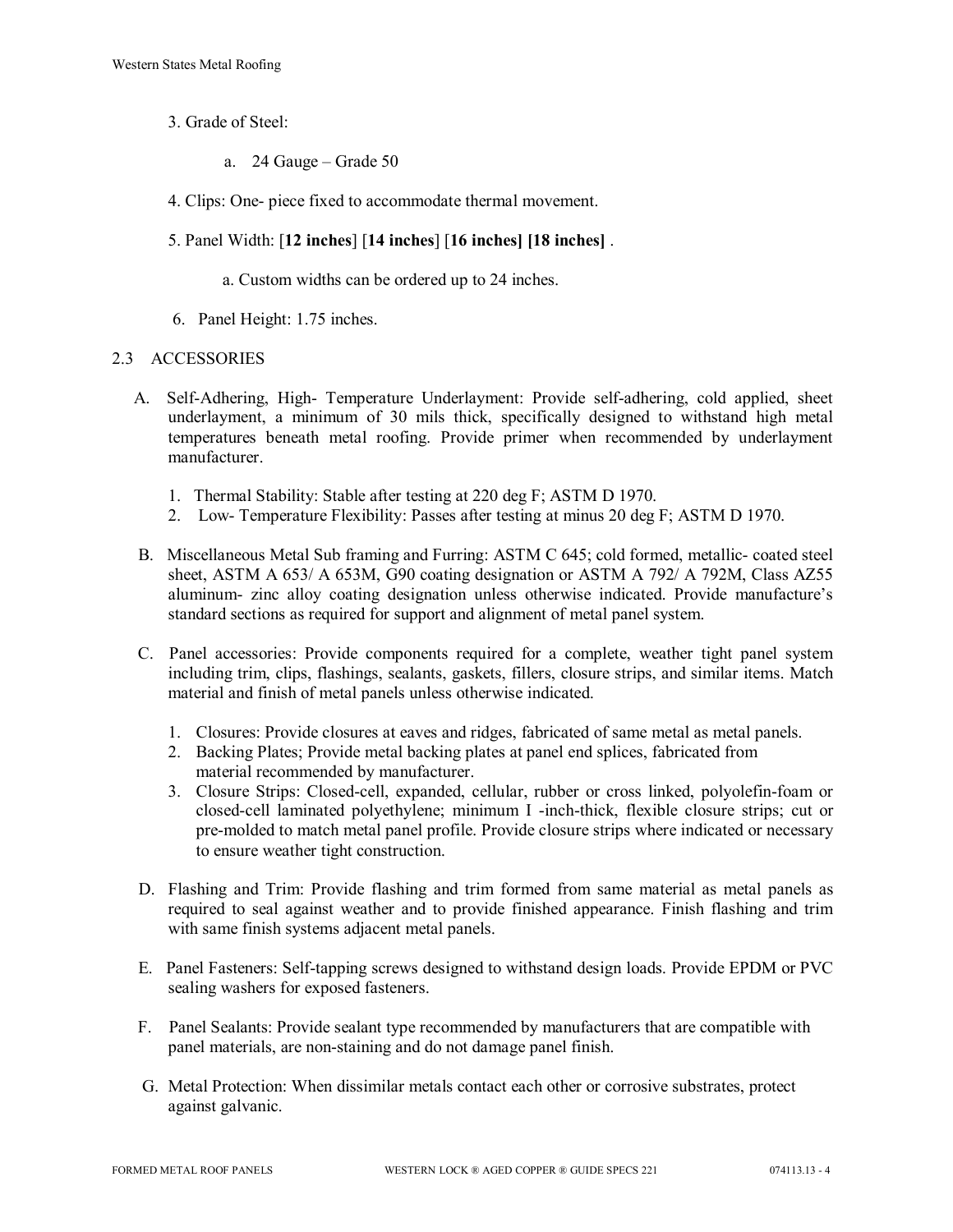# 2.4 FABRICATION

- A. General: Fabricate and finish metal panels and accessories at the factory, by manufacturer's standard procedures and processes, as necessary to fulfill indicated performance requirements demonstrated by laboratory testing. Comply with indicated profiles and with dimensional and structural requirements.
- B. Provide panel profile, including major ribs and intermediate stiffening ribs, if any, for full length of panel.
- C. Sheet Metal Flashing and Trim: Fabricate flashing and trim to comply with manufacturer's recommendations and recommendation in SMACNA's "Architectural Sheet Metal Manual" that apply to design, dimensions, metal, and other characteristics of item indicated.

#### 2.5 FINISHES

- A. Protect mechanical and painted finishes on exposed surfaces from damage by applying a strippable, temporary protective covering before shipping.
- B. Appearance of Finished Work: Variations in appearance of abutting or adjacent pieces are acceptable if they are within one- half of the range of approved Samples. Noticeable variations in same piece are unacceptable. Variations in appearance of other components are acceptable if they are within the range of approved Samples and are assembled or installed to minimize contrast.
- C. Steel Panels Finish:
	- 1. Exterior Finish: Sherwin- Williams Coil Coatings Fluropon® Effects Print LG: Polyvinylidine Fluoride, full 70 percent PVDF, substrate Galvalume, consisting of a bakedon 0.2 to 0.3 mil corrosion primer, and a baked on  $0.70 - 0.80$  mil Fluropon (70% PVDF) base coat, and a baked on  $0.15 - 0.25$  mil PVDF ink, and a  $0.4 - 0.5$  mil Fluropon (70%) PVDF) Clearcoat with a specular gloss of 8 to 15 when tested in accordance with ASTM D523 at 60 degrees.
	- 2. Interior Finish: Standard Polyester backer finish consisting of  $0.15 0.25$  primer coat and a  $0.30 - 0.40$  mil wash coat with a minimum total dryfilm thickness of  $0.45 - 0.65$  mil.

# PART 3- EXECUTION

#### 3.1 EXAMINATION

- A. Examine substrates, area, and conditions, with installer present, for compliance with requirements for installation tolerances, metal panel supports, and other conditions affecting performance of the work.
	- 1. Examine wall framing to verify that girths, angles, channels, studs, and other structural panel support members and anchorage have been installed within alignment tolerance required by metal wall panel manufacturer.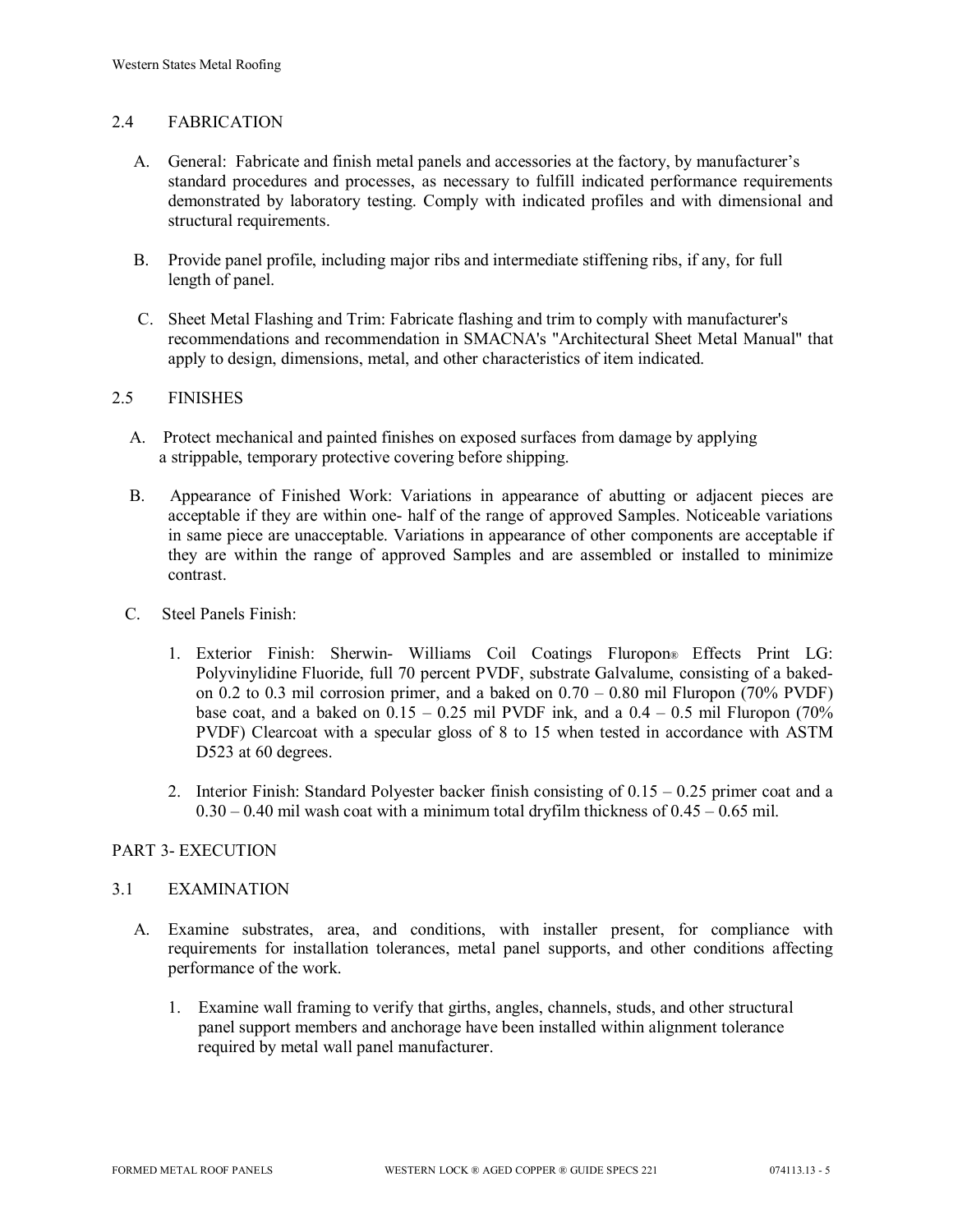- 2. Examine solid roof sheathing to verify that sheathing joints are supported by framing or blocking and that installation is within flatness tolerances required by metal roof panel manufacture.
	- a. Verify that air or water-resistive barriers have been installed over sheathing or backing substrate to prevent air infiltration or water penetration.
- B. Examine roughing-in for components and systems penetrating metal panels to verify actual locations of penetrations relative to seam locations of metal panels before installation.
- C. Proceed with installation only after unsatisfactory conditions have been corrected.

# 3.2 PREPARATION

- A. Miscellaneous Supports; Install sub framing, furring and other miscellaneous panel support members and anchorage according to ASTM C 754 and metal panel manufacturer's written recommendations.
- 3.3 UNDERLAYMENT INSTALLATION
	- A. Self- Adhering Sheet Underlayment: Apply primer if required by manufacturer. Comply with temperature restrictions of underlayment manufacturer for installation. Apply at locations indicated on Drawings, wrinkle free, in shingle fashion to shed water, and with end laps of not less than 6 inches staggered 24 inches between courses. Overlap side edges not less than 3- ½ inches. Roll laps with roller. Cover underlayment within 14 days.
	- B. Felt Underlayment: Apply at locations indicated [below] [on drawings], in shingle fashion to shed water. And with lapped joints of not less than 2 inches.
		- 1. Apply over the entire roof surface.
		- 2. Apply on roof not covered by self- adhering sheet underlayment. Lap over edges of self adhering sheet underlayment not less than 3 inches, in shingle fashion to shed water.
	- C. Slip Sheet: Apply slip sheet over underlayment before installing metal roof panels.
	- D. Flashings: Install flashings to cover underlayment to comply with requirements specified in Section 076200 "Sheet Metal Flashing and Trim."

# 3.4 METAL PANEL INSTALLATION

- A. General: Install metal panels according to manufacturer's written instructions in orientation, sizes, and locations indicated. Install panels perpendicular to supports unless otherwise indicated. Anchor metal panels and other components of the work securely in place, with provisions for thermal and structural movement.
	- 1. Shim or otherwise plumb substrates receiving metal panels.
	- 2. Flash and seal metal panels at perimeter of all openings. Fasten with self-tapping screws. do not begin installation until air or water- resistive barriers and flashings that are concealed by metal panels are installed.
	- 3. Install screw fasteners in predrilled holes.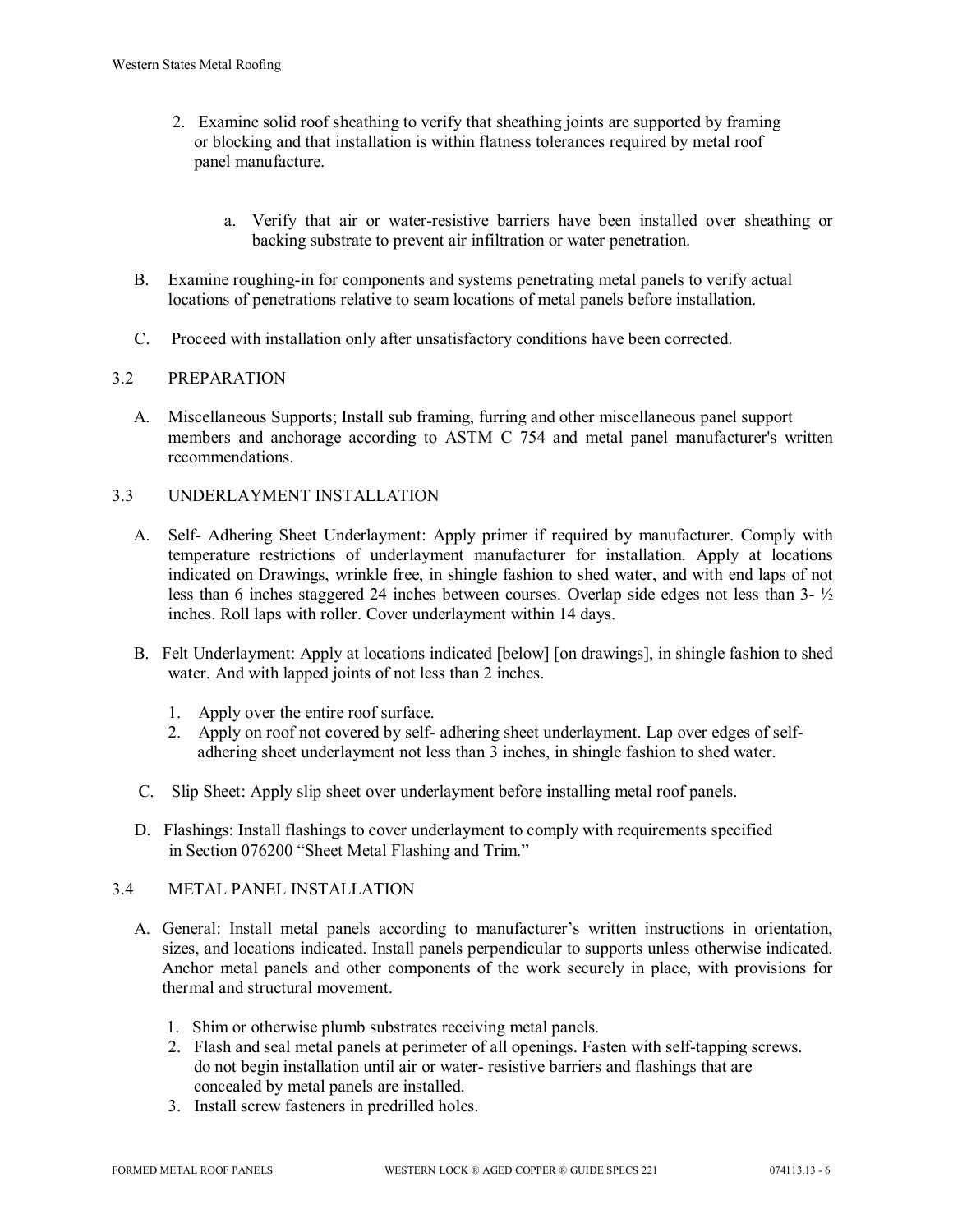- 4. Locate and space fastenings in uniform vertical and horizontal alignment.
- 5. Install flashing and trim as metal panel work proceeds.
- 6. Locate panel splices over, but not attached to, structural supports. Stagger panel splices and end laps to avoid a four – panel lap splice condition.
- 7. Align bottoms of metal panels and fasten with blind rivets, bolts, or self- tapping screws. Fasten flashings and trim around openings and similar elements with self-tapping screws.
- 8. Provide weather tight escutcheons for pipe—and conduit- penetrating panels.

#### B. Fasteners:

- 1. Steel Panels: Use galvanized steel fasteners.
- C. Metal Protection: When dissimilar metals contact each other or corrosive substrates, protect against galvanic action.
- D. Lap-Seam Metal Panels: Fasten metal panels to supports with fasteners at each lapped joint at location and spacing recommended by manufacturer.
	- 1. Lap ribbed or fluted sheets one full rib. Apply panels and associated items true to line for neat and weather tight enclosure.
	- 2. Provide metal backed washers under heads of exposed fasteners bearing on weather side of metal panels.
	- 3. Locate and space exposed fasteners in uniform vertical and horizontal alignment. Use proper tools to obtain controlled uniform compression for positive seal without rupture of washer.
	- 4. Install screw fasteners with power tools having controlled torque adjusted to compress Washer tightly without damage to washer, screw threads or panels. Install screws in predrilled holes.
	- 5. Flash and seal pans with weather closures at perimeter of all openings.
- E. Accessory Installation: install accessories with positive anchorage to building and weather tight Mounting, and provide for thermal expansion. Coordinate installation with flashings and other components.
	- 1. Install components, required for a complete metal panel system including trim, copings, corners, seam covers, flashings, sealants, gaskets, fillers, closure strips and similar items. Provide types indicated by metal wall panel manufacturer; or, if not indicated, provide types recommended by metal panel manufacturer.
- F. Flashing and Trim: Comply with performance requirements manufacturer's written installation instructions, and SMACNA's "Architectural Sheet Metal Manual." Provide concealed fasteners where possible, and set units true to line and level. Install work with laps, joints and seams that are permanently watertight.
	- 1. Install exposed flashing and trim that is without buckling and tool marks, and that is true to line and levels indicated, with exposed edges folded back to form hems. Install sheet metal flashing and trim to fit substrates and achieve waterproof performance.